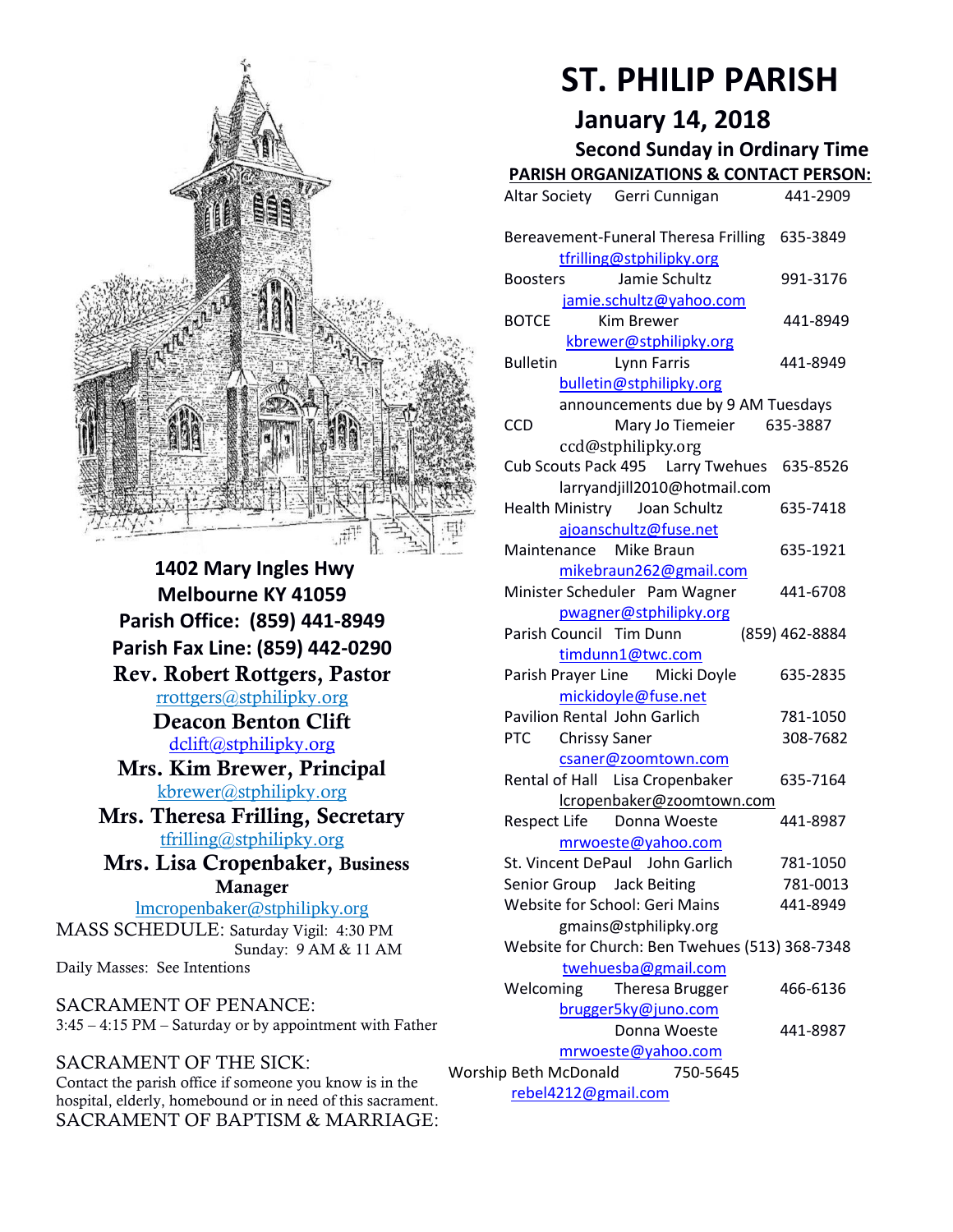## **MASS INTENTIONS:**

## **Saturday, January 13**

4:30 PM Butch Holloway

#### **Sunday, January 14**

9:00 AM Maynard & Hilda Futscher 11:00 AM Robert Roll & Stephanie Neltner

#### **Tuesday, January 16**

7:00 PM Living & Deceased of St. Philip Parish

#### **Wednesday, January 17**

8:30 AM Clifford Palladino

#### **Friday, January 19**

8:30 AM Bob Herzog

#### **Saturday, January 20**

4:30 PM Elsie (Walter) Arkenau

#### **Sunday, January 21**

9:00 AM Ryan Greenwell 11:00 AM Jim Burkhardt

## *OTHERS FIRST – JANUARY, 2018:*

Please help us fill the shelves at St. Bernard's Food Pantry. Needed items are peanut butter, cereal, soup, pasta and sauce, paper towels, Ziploc gallon bags and personal hygiene items. Please be on the lookout for sales to stock up! Donations can be placed in the large wicker chest in our side vestibule. Thank you!

#### **BBHS NEWS:**

# **19th ANNUAL JACK & PAT McGARR MEMORIAL**

**EUCHRE TOURNAMENT:** Saturday, February 3<sup>rd</sup>, will be the date for the euchre tournament in Hegenauer Hall. The \$25 entry fee includes food and soft drinks. Beer is available for purchase. The optional "Skins Game" is an additional \$10 per person. Doors open at 5:30 p.m. and all players must check in at door by 6:15 p.m. For questions and reservations please contact Kathy Schwartz (859-466-7087 or email [jackmcgarreuchre@gmail.com\)](mailto:jackmcgarreuchre@gmail.com).

**STUDENT SHADOW:** If you know any 8<sup>th</sup> grade student who would be interested in shadowing for a day, please contact Chris Holtz to schedule. He can be reached at [choltz@bishopbrossart.org](mailto:choltz@bishopbrossart.org) or (859) 635-2108 Ext. 1018.

## **PLASTIC BAGS STILL NEEDED!**

Students will be collecting plastic bags and then preparing the plastic bags by making "plarn" (plastic yarn) over the next few months. Please send us all your plastic bags – bags must be clean and empty of scraps. Containers are located in both entrances of church. The "plarn" is used to make sleeping mats, pillows, backpacks for the homeless in our area. We can even take bags that are ripped or torn.

## **VIRTUS REMINDER:**

The January bulletin has been posted on January  $7<sup>th</sup>$ and will be due on February 6<sup>th</sup>. Thank you for keeping your account current.

## **MARTIN LUTHER KING DAY:**

There will be no school on Monday, January 15<sup>th</sup>.

#### **SENIOR MEETING:**

Our meeting will be Monday, January 15<sup>th</sup> at Noon in the parish conference meeting room. If you have any questions, please call Jack Beiting (781.0013).

## **ALTAR SOCIETY NEWS:**

We will be taking down decorations on Sunday, January 14th after 11:00 mass. If you are available, your help would be greatly appreciated.

#### **SYMPATHY NOTE:**

Our deepest sympathy is extended to Troy and Bev Franzen. Bev's father, Ralph Clarence Hicks, passed away on January 3<sup>rd</sup>. Please keep the family in your prayers. *Rest in peace, Mr. Hicks. .*

## **ST. VINCENT DePAUL DISTRICT OFFICE:**

We are looking for volunteers or groups to help us sort through our donations received throughout the week and get merchandise out on the floor before the new week begins. *Sunday Sorts* will take place in our Florence and Erlanger stores from 1 until 4 p.m. If interested in volunteering for a *Sunday Sort*, please reach out to Karen Zengel [\(karen.zengel@svdpnky.org](mailto:karen.zengel@svdpnky.org) or [859-446-](tel:(859)%20446-7723) [7723\)](tel:(859)%20446-7723) to schedule your group.

## **2018 March for Life in Washington:** An

adult/family bus will leave Erlanger on Thursday, January 18<sup>th</sup> and return during the afternoon of January 20<sup>th</sup>. Rates are as follows: \$320 per person (double occupancy); \$265 per person (triple occupancy); \$235 per person (quad occupancy). Monthly payments can be made and scholarship are available. For more information or to make reservations, please call the ProLife Office (392.1500 or email [ppiccola@covdio.org\)](mailto:ppiccola@covdio.org).

## **RETREAT FOR WOMEN:**

St. Anne Retreat Center is hosting a retreat for women February 9th -  $11^{th}$ . The talks will focus on:

- St. Therese of Lisieux and the Little Way
- How prayer can be simplified to be more effective
- Finding peace in the craziness of life

There will be time for silence and prayer along with bonding with other Catholic women who are seeking answers. The cost for the retreat will be \$150 and will include meals. For more information, please contact Laura Fagin (441.2003 or [lfagin@covdio.org\)](mailto:lfagin@covdio.org).